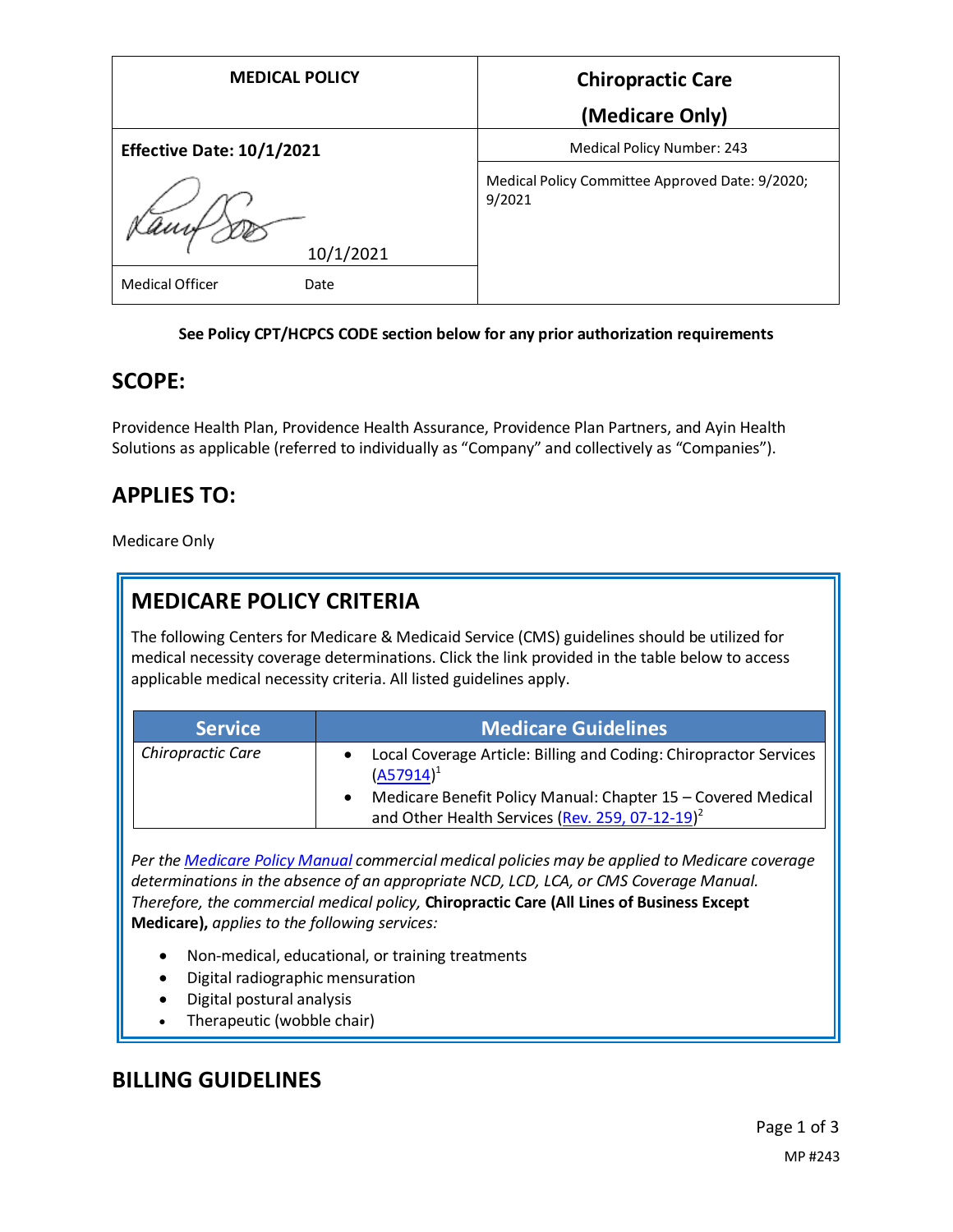• CMS has developed policies which specifically limit coverage to manual manipulation of the spine to correct a subluxation. The codes that accurately reflect this service are the CPT Codes 98940, 98941, and 98942. Documentation must clearly reflect the medical necessity for the service billed.

# **CPT/HCPCS CODES**

| <b>Medicare Only</b>            |                                                                |
|---------------------------------|----------------------------------------------------------------|
| No Prior Authorization Required |                                                                |
| 98940                           | Chiropractic manipulative treatment (CMT); spinal, 1-2 regions |
| 98941                           | Chiropractic manipulative treatment (CMT); spinal, 3-4 regions |
| 98942                           | Chiropractic manipulative treatment (CMT); spinal, 5 regions   |

# **INSTRUCTIONS FOR USE**

Company Medical Policies serve as guidance for the administration of plan benefits. Medical policies do not constitute medical advice nor a guarantee of coverage. Company Medical Policies are reviewed annually and are based upon published, peer-reviewed scientific evidence and evidence-based clinical practice guidelines that are available as of the last policy update. The Companies reserve the right to determine the application of Medical Policies and make revisions to Medical Policies at any time. Providers will be given at least 60-days notice of policy changes that are restrictive in nature.

The scope and availability of all plan benefits are determined in accordance with the applicable coverage agreement. Any conflict or variance between the terms of the coverage agreement and Company Medical Policy will be resolved in favor of the coverage agreement.

# **REGULATORY STATUS**

### Mental Health Parity Statement

Coverage decisions are made on the basis of individualized determinations of medical necessity and the experimental or investigational character of the treatment in the individual case. In cases where medical necessity is not established by policy for specific treatment modalities, evidence not previously considered regarding the efficacy of the modality that is presented shall be given consideration to determine if the policy represents current standards of care.

## **REFERENCES**

1. Centers for Medicare & Medicaid Services. Local Coverage Article: Billing and Coding: Chiropractor Services (A57914). [https://www.cms.gov/medicare-coverage](https://www.cms.gov/medicare-coverage-database/details/article-details.aspx?articleId=57914)[database/details/article-details.aspx?articleId=57914.](https://www.cms.gov/medicare-coverage-database/details/article-details.aspx?articleId=57914) Published 2020. Accessed 8/12/2021.